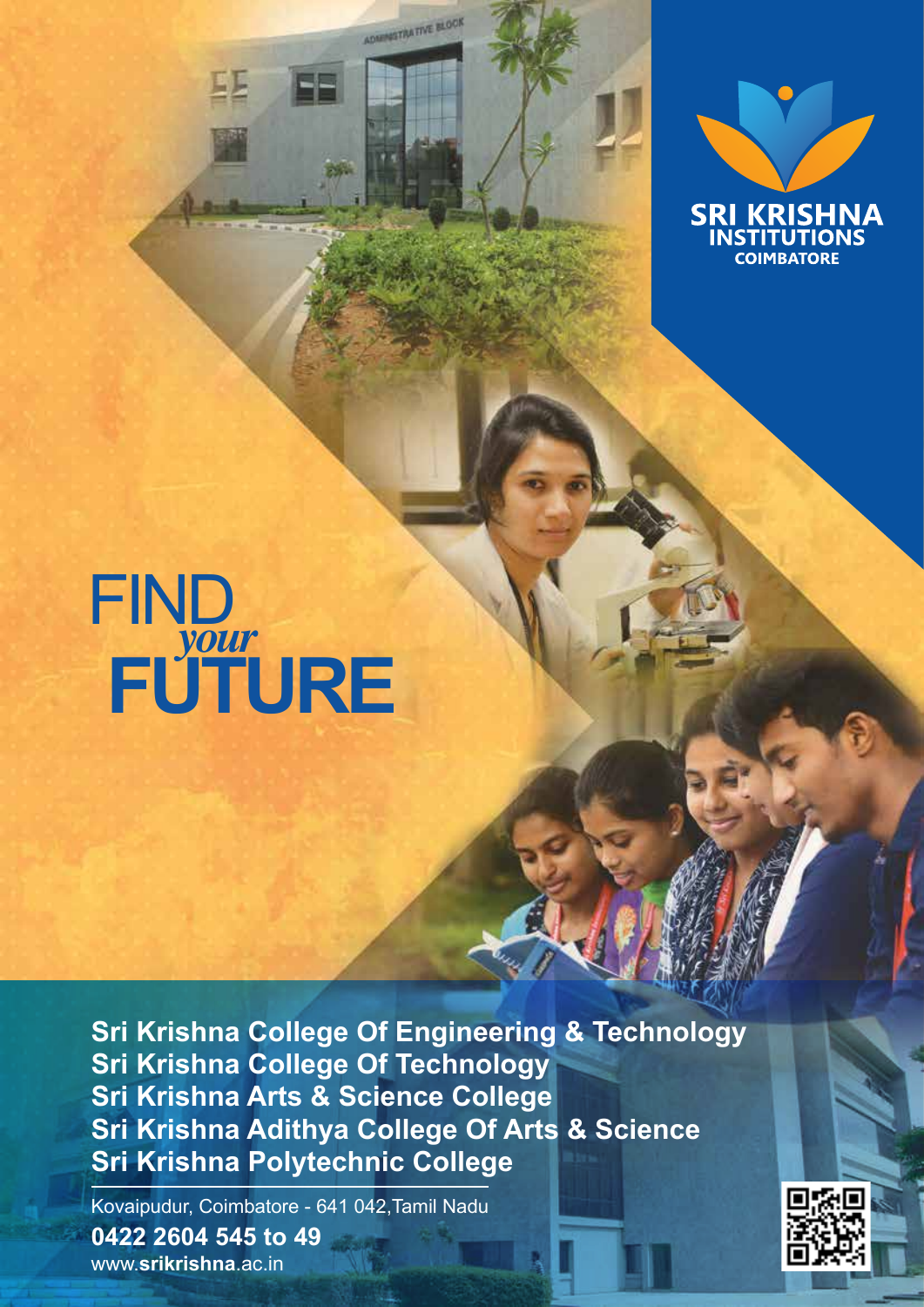

#### **SRI KRISHNA COLLEGE OF ENGINEERING AND TECHNOLOGY**

An Autonomous Institution | Accredited by NAAC with Grade 'A' Engineering Courses are Accredited by NBA



Lilavati Award 2021-22

NIRF 2021

**All India 78th Rank** …………………… **1st Rank AICTE** …………………… **4th All India 3rd Rank** …………………… Clean and Smart Campus

 $4<sup>th</sup>$  Rank ARIIA Self-financing Institution 2021

- Awarded **4 Golden Stars** by MoEs Innovation Cell (MIC) in 2021-2022.
- Research Grants received to a tune of Rs.**9.83 Crores**
- **242 Published patents** and **1000+ research papers** in reputed journals.
- **Industry-drafted CBCS** curriculum to suit the students' career mapping choices.
- **115 Smart Classrooms** with Interactive Boards for blended learning.
	- **Industry linked** B.Tech Computer Science and Business System courses powered by TCS, and M.Tech CSE (5 year Integrated) course powered by **Virtusa Corporation.**
	- Industry-based training for enhancing **core company placements.**
	- **Industry sponsored** Centres of Excellence and Laboratories.
	- Global Business English Certification courses by **Cambridge University.**
	- International Collaborations with **Clayton State University**, USA and **Texas A&M University**, USA.

**Place Dreams** *To Pursue one's*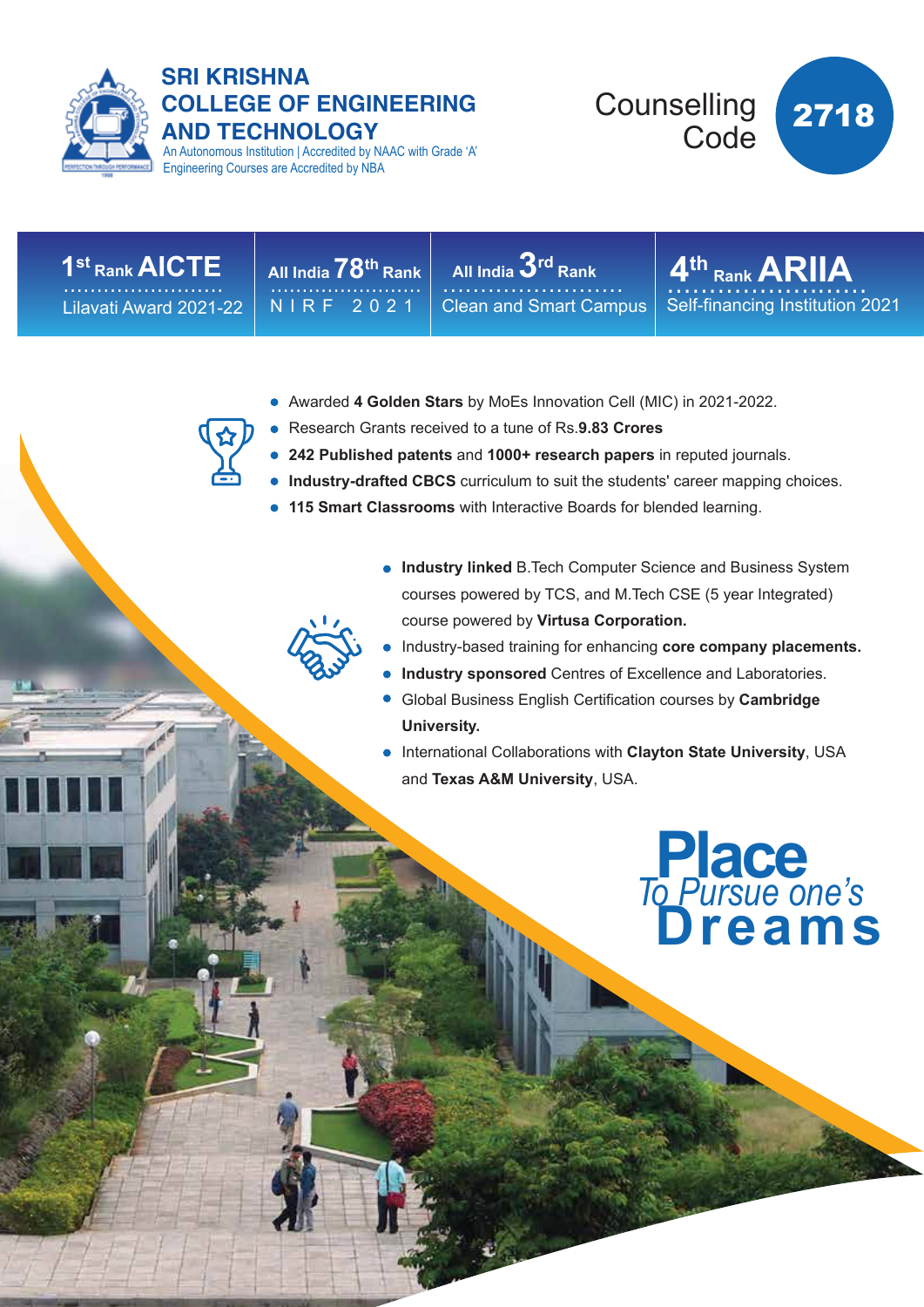# **PROGRAMMES OFFERED**

#### **UG Programmes**

- B.E. Civil Engineering
- B.E. Mechanical Engineering
- B.E. Mechatronics Engineering
- B.E. Electronics and Communication Engineering
- B.E. Electrical and Electronics Engineering
- B.E. Computer Science and Engineering
- B.E. Computer Science and Design
- B.E. Computer Science and Engineering (Cyber Security)
- B.Tech. Information Technology
- B.Tech. Artificial Intelligence and Data Science
- B.Tech. Computer Science and Business Systems (Powered by TCS).
- M.Tech. Computer Science and Engineering (5 Year Integrated) (Powered by Virtusa)

#### **PG Programmes**

- M.E. Computer Science and Engineering
- M.E. Software Engineering
- M.E. Applied Electronics
- M.E. Communication Systems
- M.E. Engineering Design
- M.E. CAD/CAM
- M.E. Power Electronics and Drives
- MBA Master of Business Administration

## **Doctoral Programmes (Ph.D)**

Computer Science and Engineering Electrical and Electronics Engineering Electronics and Communication Engineering Mechanical Engineering











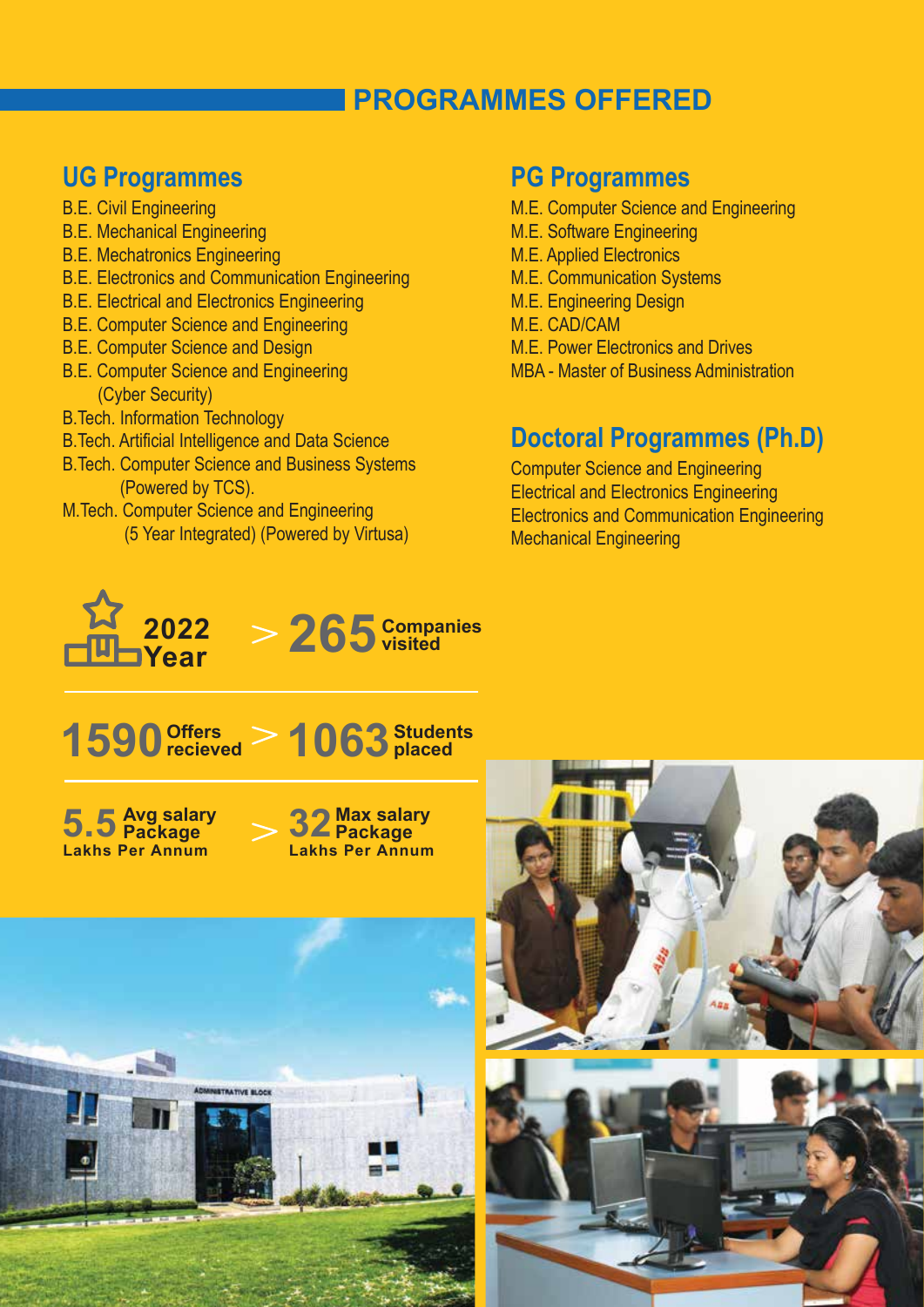

#### An Autonomous Institution | Accredited by NAAC with Grade 'A' **SRI KRISHNA COLLEGE OF TECHNOLOGY**



**All India 137th Rank** …………………… **2nd Rank AICTE** USVA 2021-22

NIRF 2021

 $2^{\mathsf{nd}}$  Rank  $\mathsf{AICTE} \mathbin{\bigg|}$  All India  $137^{\mathsf{th}}$  Rank  $\mathbin{\bigg|} 8^{\mathsf{th}}$  Rank By India Today  $\mathbin{\bigg|} 6^{\mathsf{th}}$ Best Value for Money **U** Rank by India Today

 $6<sup>th</sup>$  Rank **ARIIA** Top Engineering College

- National Assessment & Accreditation Council **(NAAC) 'A' Grade.**
- **National Board of Accreditation** Civil, ECE,EEE,CSE, (IT & Mech 6yrs).
- MoE's Innovation Cell, **IIC 4 Star Rating** for the Institution.
- **AAA+ Rating** in India's Best Engineering Colleges (2021) by Career 360.
- Professional Skill Development Courses offered by **Industry from 1st Year**.



- **95** Smart Classrooms & **15** Centres of Excellence.
- **Incubation Centre with 15 Start-up Companies.**
- MoE Smart India Hackathon Consecutive Winners for **4 years**.
- **Winners** of Smart Odisha Hackathon, Ministry of Odisha.
- Sports, Oratory, Electronics Hobby, Music & Fine Arts Clubs.

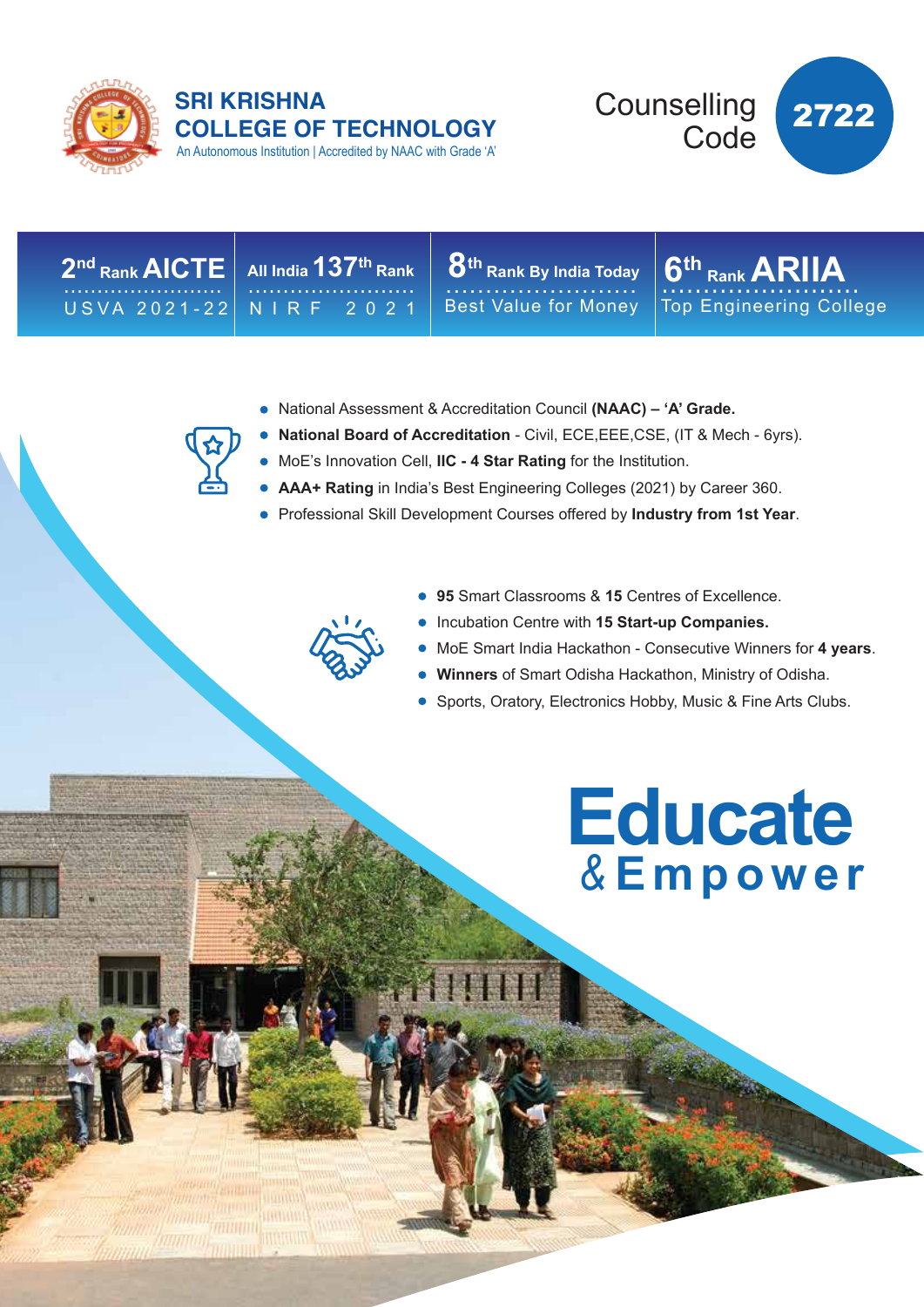# **PROGRAMMES OFFERED**

# **UG Programmes**

- B.E. Civil Engineering
- B.E. Mechanical Engineering
- B.E. Electronics and Communication Engineering
- B.E. Electrical and Electronics Engineering
- B.E. Computer Science and Engineering
- B.Tech. Information Technology
- B.Tech. Artificial Intelligence and Data Science
- B.E. Computer Science and Engineering
- (Artificial Intelligence and Machine Learning).
- B.E. Computer Science and Engineering (Cyber Security)
- B.E. Computer Science and Engineering (Internet of Things)



# 1045  $\frac{80}{2}$   $\frac{9}{2}$   $\frac{631}{2}$   $\frac{5}{2}$   $\frac{9}{2}$   $\frac{63}{2}$   $\frac{1}{2}$   $\frac{5}{2}$   $\frac{1}{2}$   $\frac{1}{2}$   $\frac{1}{2}$   $\frac{1}{2}$   $\frac{1}{2}$   $\frac{1}{2}$   $\frac{1}{2}$   $\frac{1}{2}$   $\frac{1}{2}$   $\frac{1}{2}$   $\frac{1}{2}$   $\frac{1}{2}$   $\frac{1}{2}$   $\frac$ **recieved**





**visited**

#### **PG Programmes**

- M.E. Structural Engineering
- M.E. Applied Electronics
- M.E. Power System Engineering
- M.E. Computer Science and Engineering
- M.E. Engineering Design
- MBA Master of Business Administration

# **Doctoral Programmes (Ph.D)**

Civil Engineering Mechanical Engineering Electrical and Electronics Engineering Electronics and Communication Engineering Computer Science and Engineering

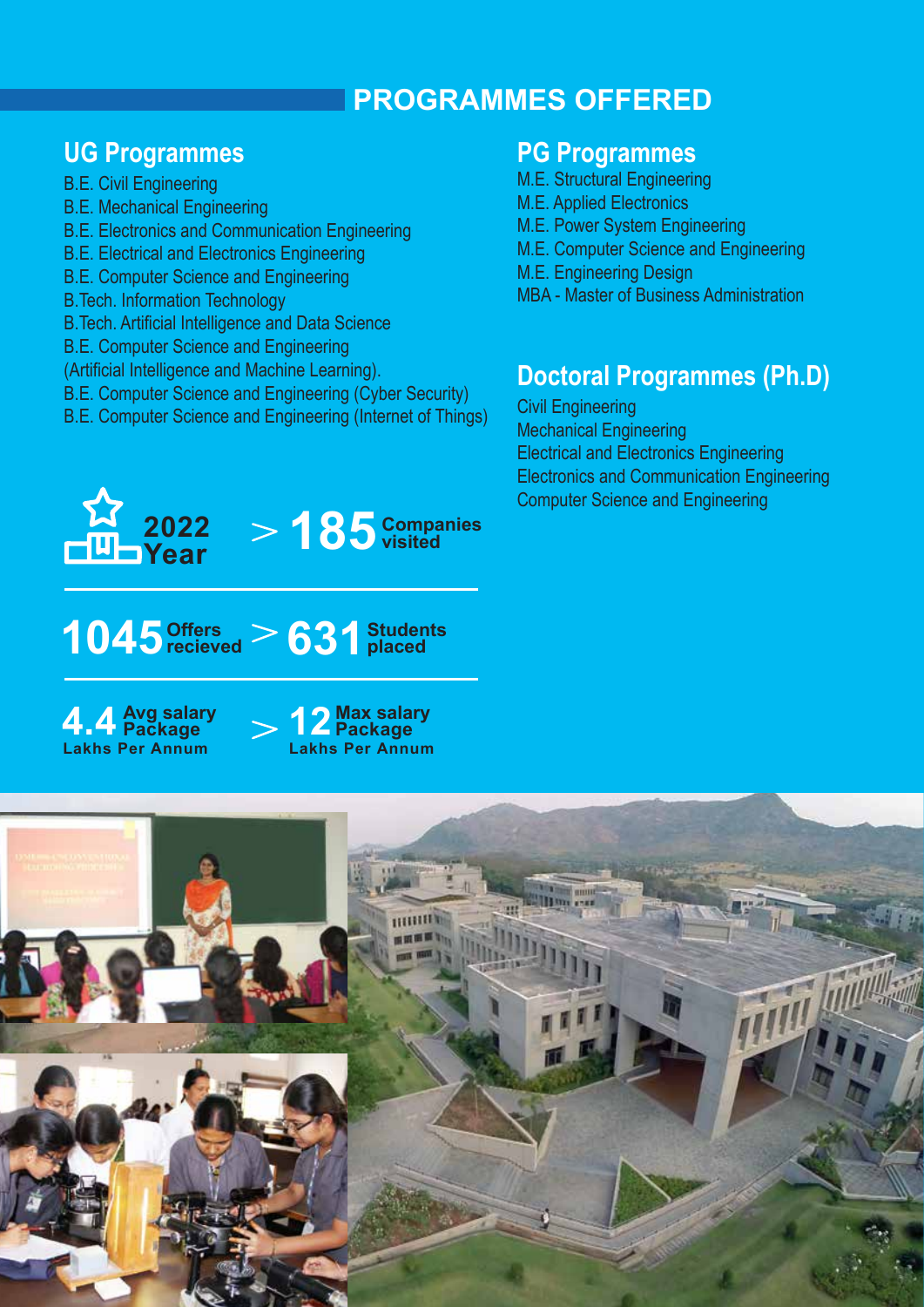

# **SRI KRISHNA ARTS AND SCIENCE COLLEGE**

An Autonomous Institution | Accredited by NAAC Affiliated to Bharathiar University



# 27<sup>th</sup> Rank NIRF | 1<sup>st</sup> Rank | Star College | NPTEL

#### **1st Rank** NIRF 2021 Swachhta Rank ………………… **Star College** ……………… **NPTEL**

D<sub>B</sub>T

Valuable Local Chapter

SRI KRISHNA SRI KRISTING



- **25 years** of exponential growth with excellence.
- 8056 students pursuing higher education.
- **1st Rank** in Institutional Swachhta for green and clean campus.
- **DBT Star College status** awarded by Department of Biotechnology, Govt of India.
- **Five Star Rating** in Institution's Innovation Council (IIC), 2020
- Achieved Performer Band in Atal Ranking of Institutions on Innovation Achievements (ARIIA), an initiative of the Ministry of Education.
- **AA rating** for the valuable Local Chapter for NPTEL courses.
- Student Centric Teaching Learning Methodology with **Capstone Evaluation Matrix**.



- **Embedded Outcome Based Education** is a one of its kind in the country.
- **"Digital Technology Campus"** through smart boards and myklassroom LMS for 24/7 learning experience.
- **160 Smart Class rooms** with interactive boards.
- Globally well connected MoUs through Academic partnership with Industries, Universities and Professional bodies.
- **International Academic partnerships** and students exchange programmes with Clayton State University, Atlanta, USA, and Texas A&M University, Texas, USA.
- **Tie Ups** with Industrial and Professional Bodies like ICAI, ACCA, IIBF, TCS, and Tally academy.

# **Digital Convergence**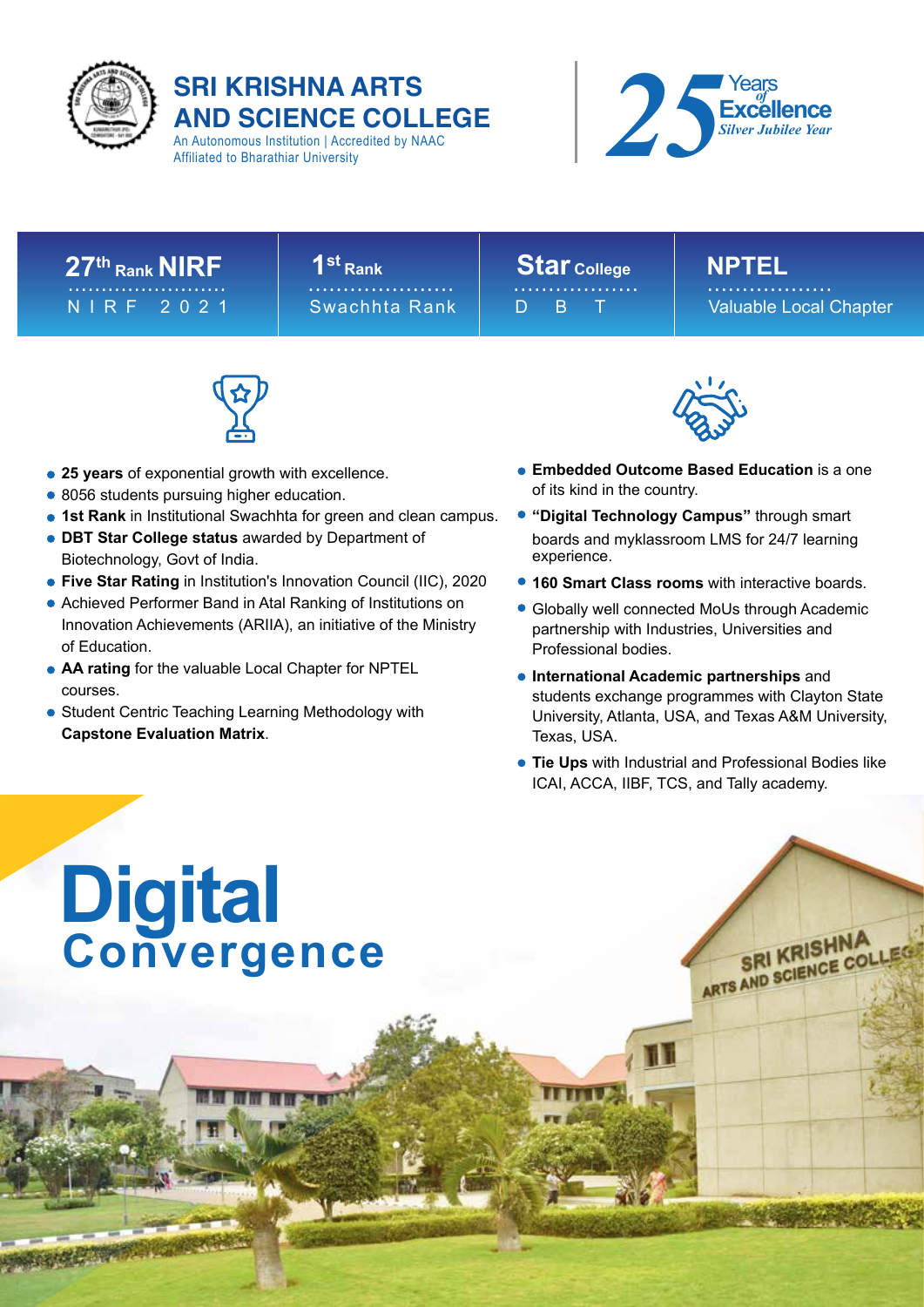# **PROGRAMMES OFFERED**

## **UG Programmes**

#### **ARTS STREAM**

B.A. English Literature

#### **SCIENCE STREAM**

B.Sc. Mathematics, Psychology, Costume Design & Fashion, Catering Science & Hotel Management

#### **COMPUTER SCIENCE STREAM**

- B.Sc. Computer Science, Information Technology, Computer Technology, Computer Science and Applications, Computer Science with Cognitive Systems (Powered by TCS, Mumbai), Data Science, Artificial Intelligence with Machine Learning.
- BCA Computer Applications

#### **BIO SCIENCE STREAM**

B.Sc. Bio-technology B.Sc. Microbiology

#### **COMMERCE STREAM**

B.Com. Commerce, Computer Applications Information Technology, Professional Accounting (ICAI embedded Curriculum),Accounting & Finance (ACCA embedded Curriculum), Business Process Systems – Powered by TCS, Mumbai, E-Commerce, Banking & Insurance (embedded with IIBF),

Business Analytics, Corporate Secretaryship

#### **MANAGEMENT STREAM**

B.B.A. Business Administration, Computer Applications, Logistics (Tie-up with Logistics Sector Skill Council, Ministry of Skill Development & Entrepreneurship) B.Sc. Information Systems Management



#### **PG Programmes**

M.A. English Literature, Public Administration

- M.Sc. Electronics & Communication System, Mathematics, Bio-technology, Bio-informatics, Computer Science, Information Technology
- M.Sc. Software Systems 5 Year Integrated Programme.
- M.Com. Commerce
- M.Com. International Business
- MSW Master of Social Work

### **Doctoral Programmes (Ph.D)**

Tamil, English, Mathematics, Commerce, Electronics, Computer Science, Biotechnology & Management

#### **American Transfer Programme**

BBA – Clayton State University, USA



**1546Students 2438 placed Offers recieved**

**3.0 Avg salary Package Lakhs Per Annum**

**Max salary 9.0 Package Lakhs Per Annum**